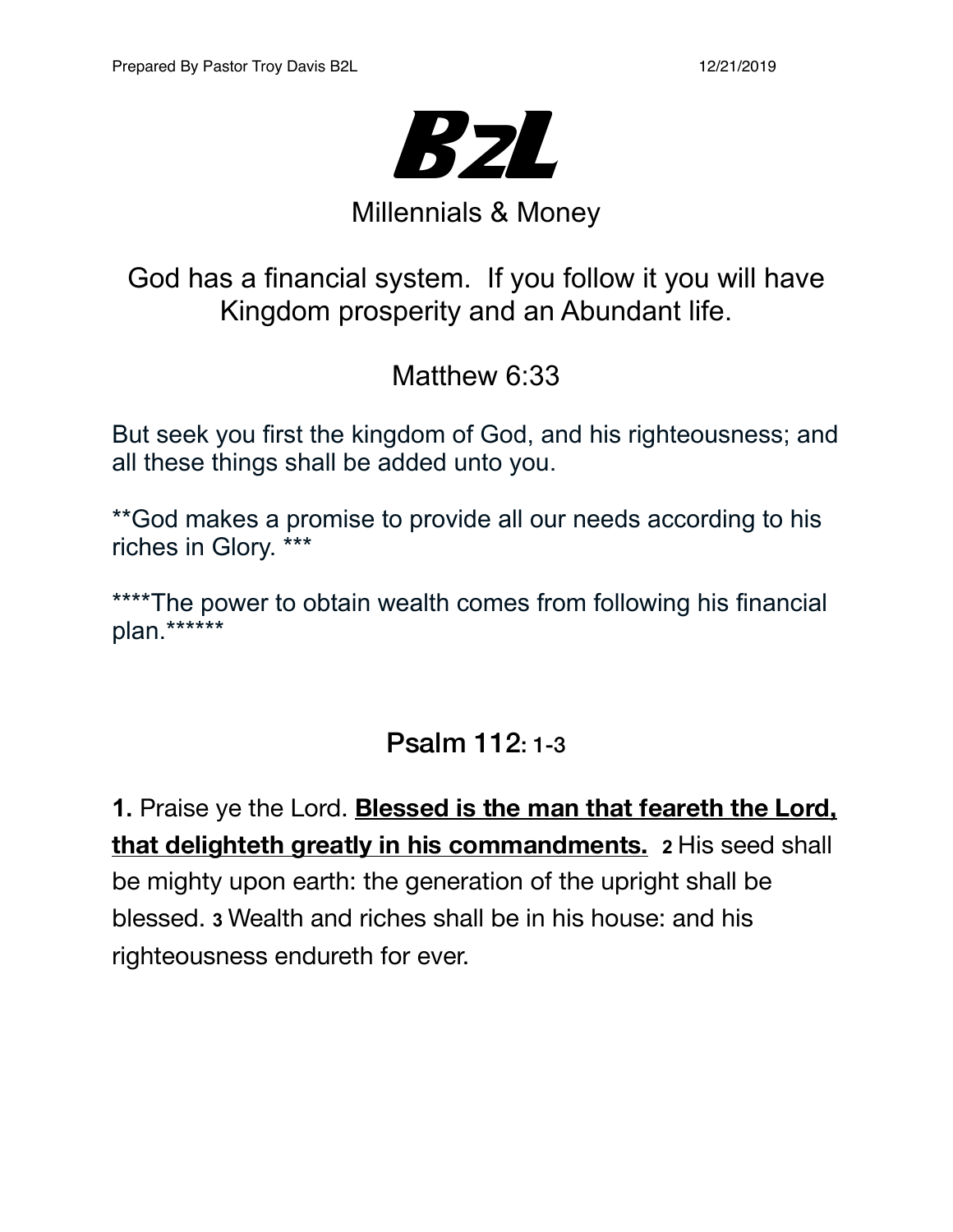#### *It's not about Fast money it's about following the System of God*

Proverbs 13:11

Wealth gained hastily will dwindle, but whoever gathers little by little will increase it.

The number one thing that brings prosperity is putting God first!

#### **Proverbs 3:9-10**

Honor the LORD from your wealth and from the first of all your produce; So your barns will be filled with plenty and your vats will overflow with new wine.

Priority brings Prosperity

Practice the 10-10-10-10-60 principle

10 You Tithe

10 You Save

10 You Invest

10 You Sow

Watch the 60% Grow! 60 will feel like 100%

Tithing releases God's divine Mind on the plan for your Life!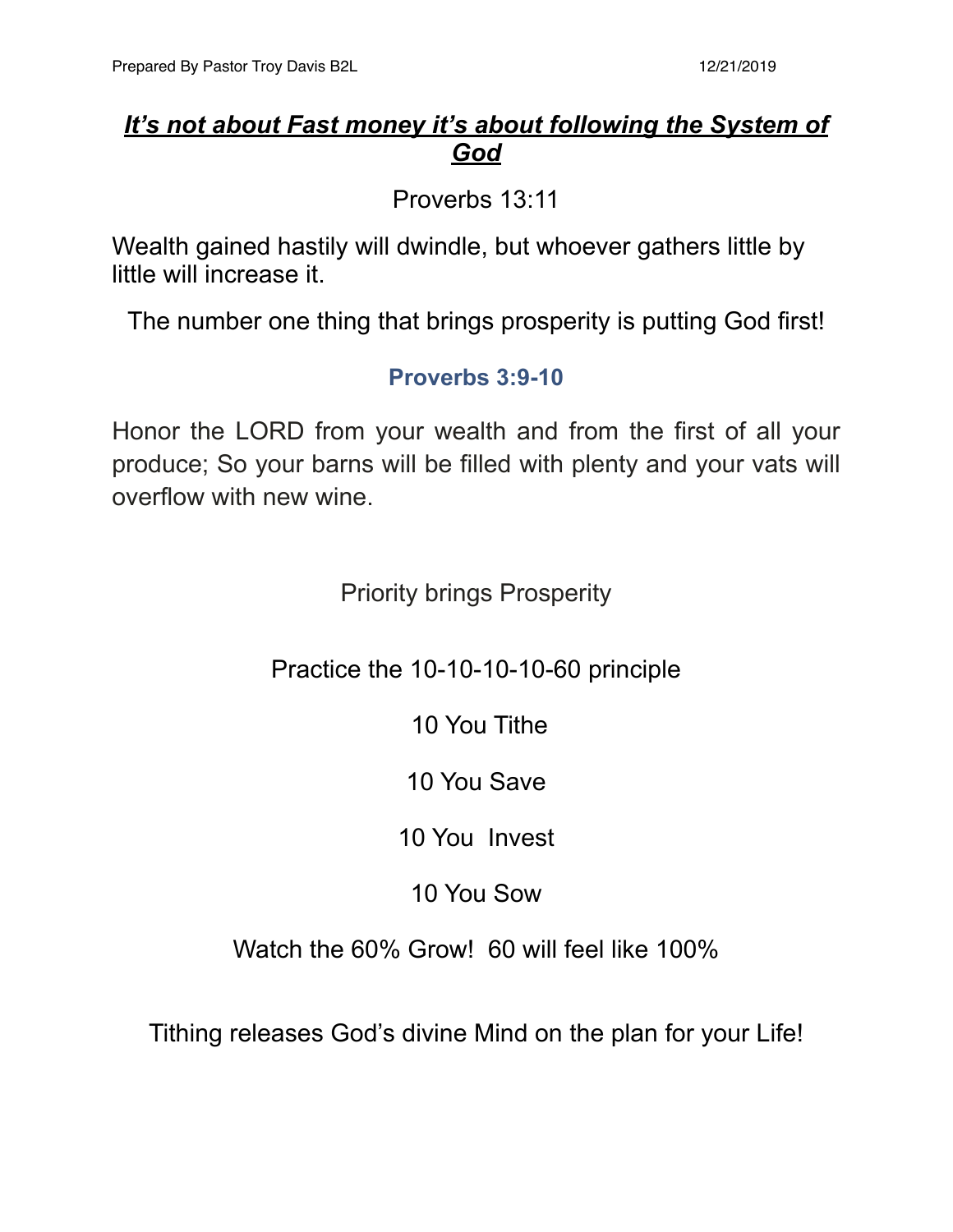

Malachi 3:10-12 King James Version (KJV)

**10** Bring ye all the tithes into the storehouse, that there may be meat in mine house, and prove me now herewith, saith the Lord of hosts, if I will not open you the windows of heaven, and pour you out a blessing, that there shall not be room enough to receive it.

**11** And I will rebuke the devourer for your sakes, and he shall not destroy the fruits of your ground; neither shall your vine cast her fruit before the time in the field, saith the Lord of hosts.

**12** And all nations shall call you blessed: for ye shall be a delightsome land, saith the Lord of hosts.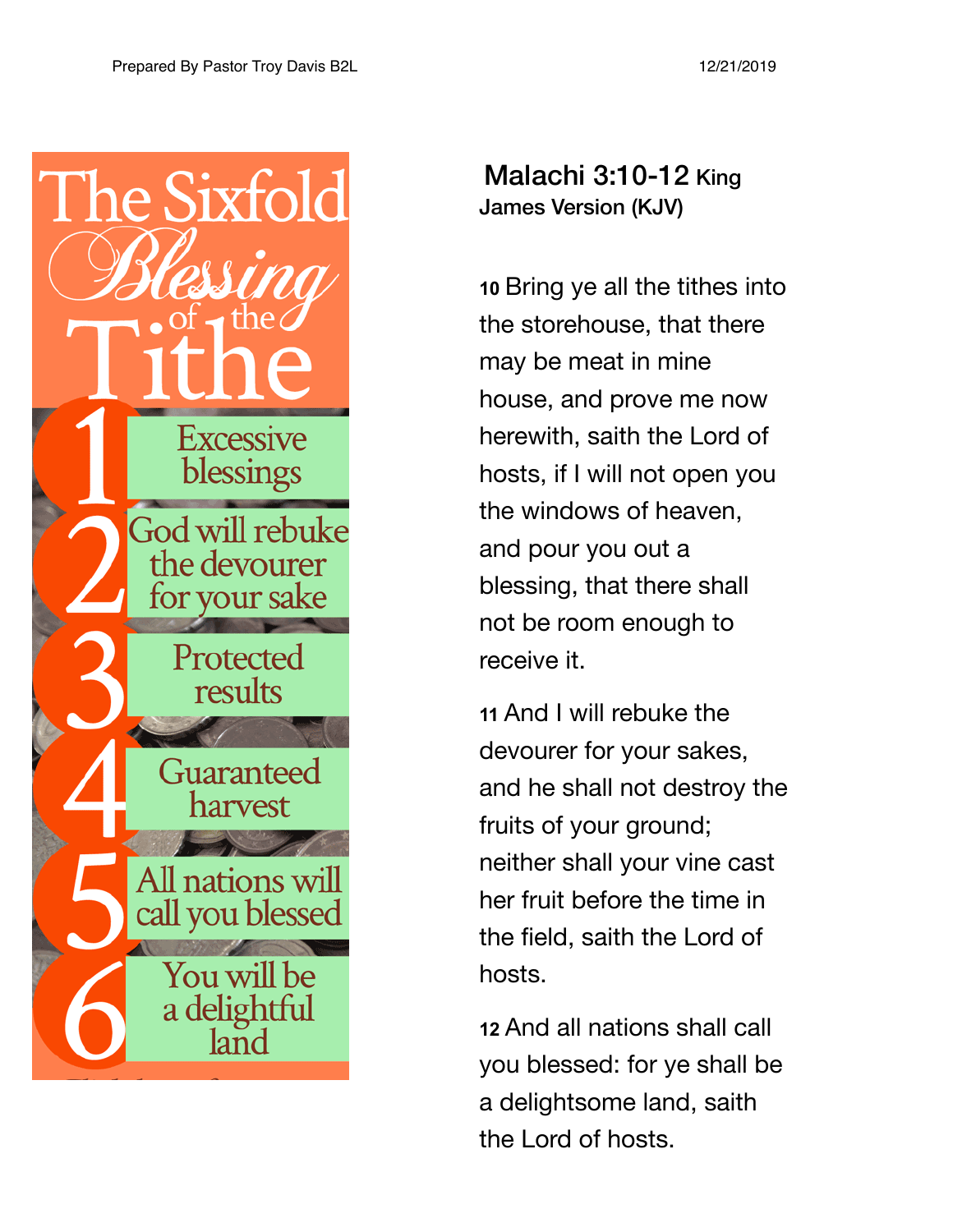The Nuggets for Success are in the Budget God Blesses!

## How much will it cost to live the way you want to!

What do you want to make as a salary?

 $\overline{\phantom{a}}$  , which is a set of the set of the set of the set of the set of the set of the set of the set of the set of the set of the set of the set of the set of the set of the set of the set of the set of the set of th

| Church                   |  |
|--------------------------|--|
| Charity                  |  |
| Total                    |  |
|                          |  |
|                          |  |
| Mortgage / Rent          |  |
| <b>Utilities</b>         |  |
| Insurances               |  |
| Total                    |  |
|                          |  |
|                          |  |
| Auto Insurance           |  |
| Gas                      |  |
| Maintenance / Inspection |  |
| Total                    |  |
|                          |  |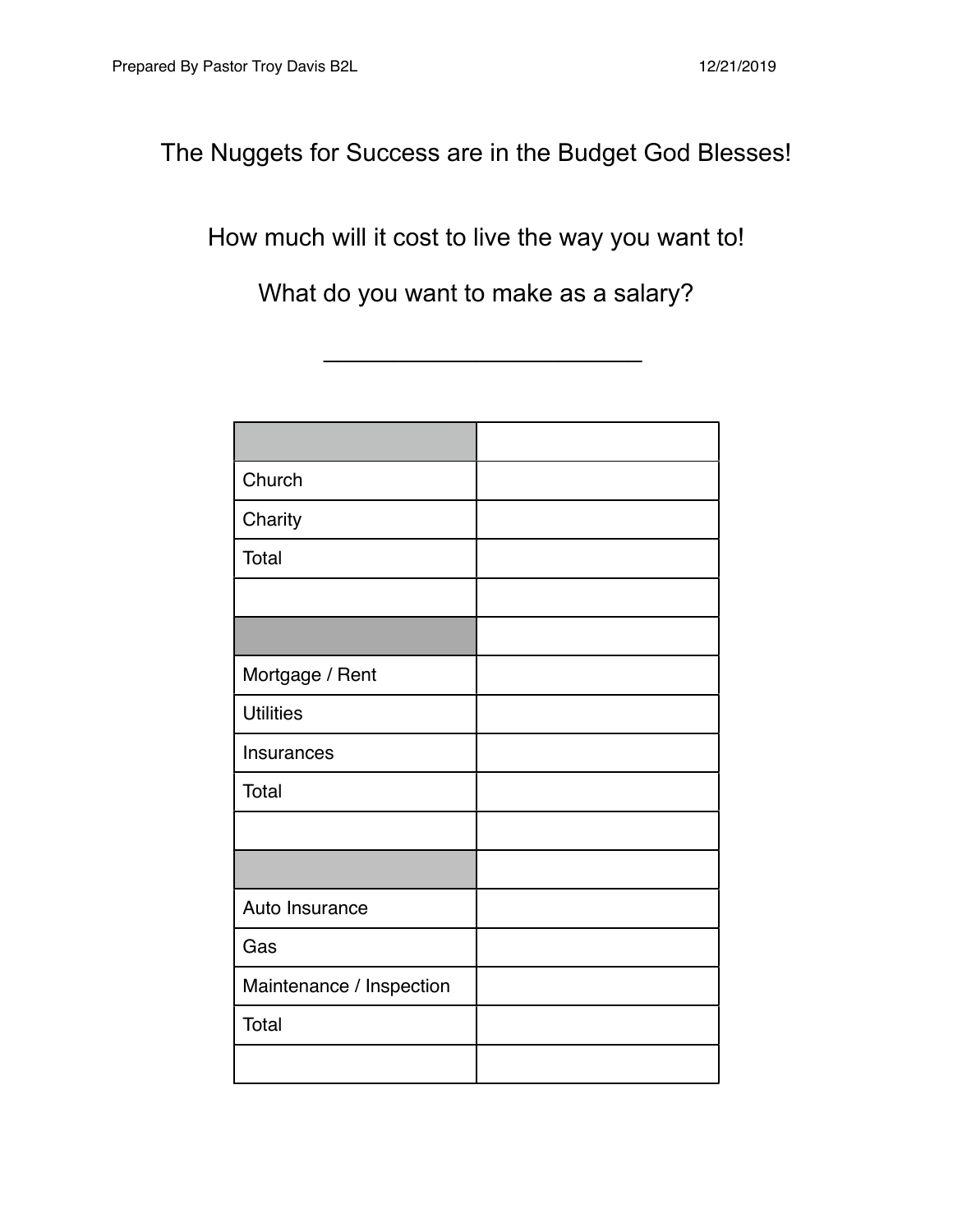| Groceries           |  |
|---------------------|--|
| Restaurants         |  |
| Total               |  |
|                     |  |
| Clothing            |  |
| Phone               |  |
| Fun / Entertainment |  |
| <b>Gifts</b>        |  |
| Vacations           |  |
| Total               |  |
|                     |  |
| <b>Total All</b>    |  |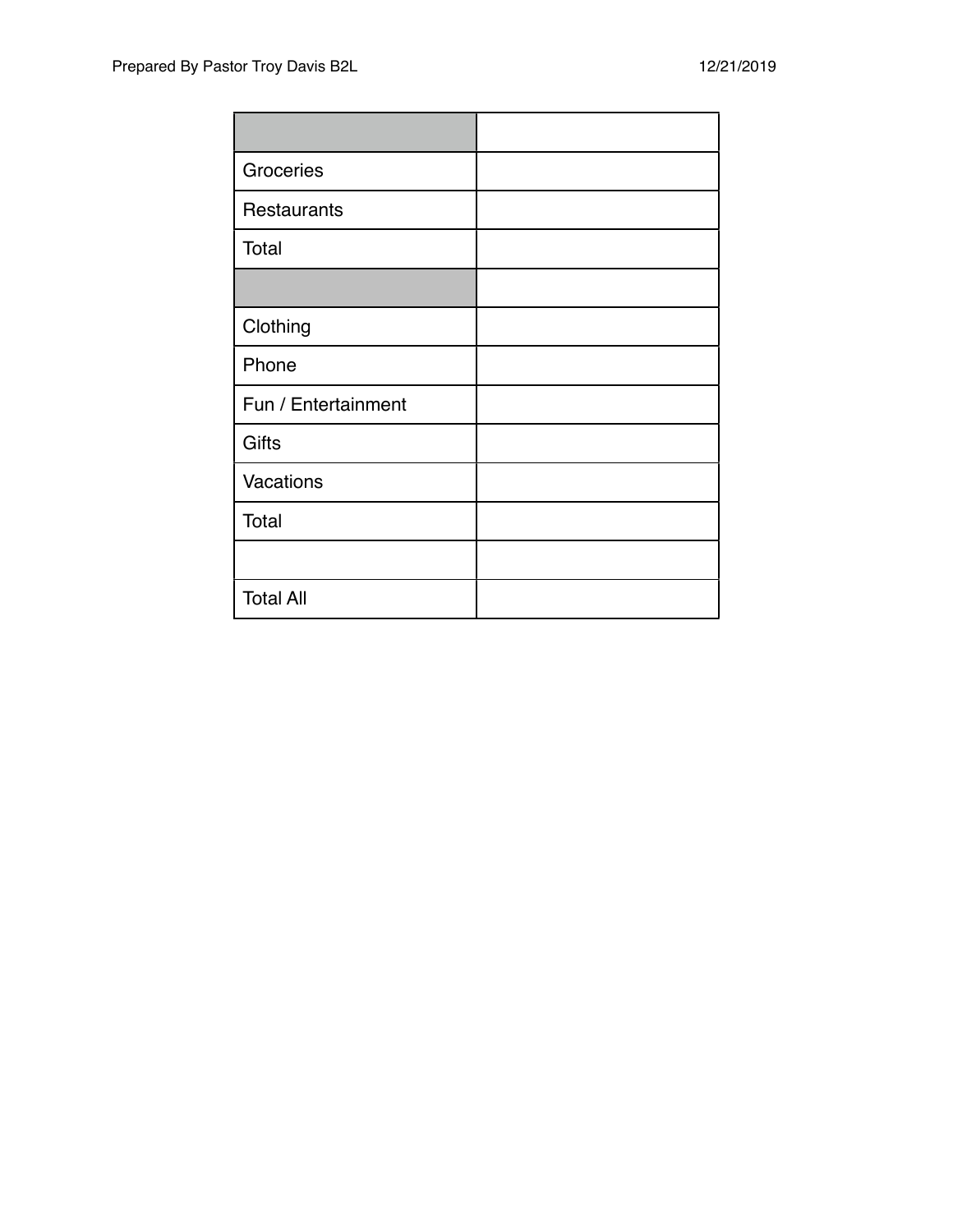### Invest in You

Education: Traditional - Informational - Trade

Great academics can create a free college education.

\*\*\*This can effect what Cash Flow Quadrant you will settle into\*\*\*



"The richest people in the world look for and build NETWORKS. Everyone else looks for work." - Robert Kiyosaki SuccessUnleashed.biz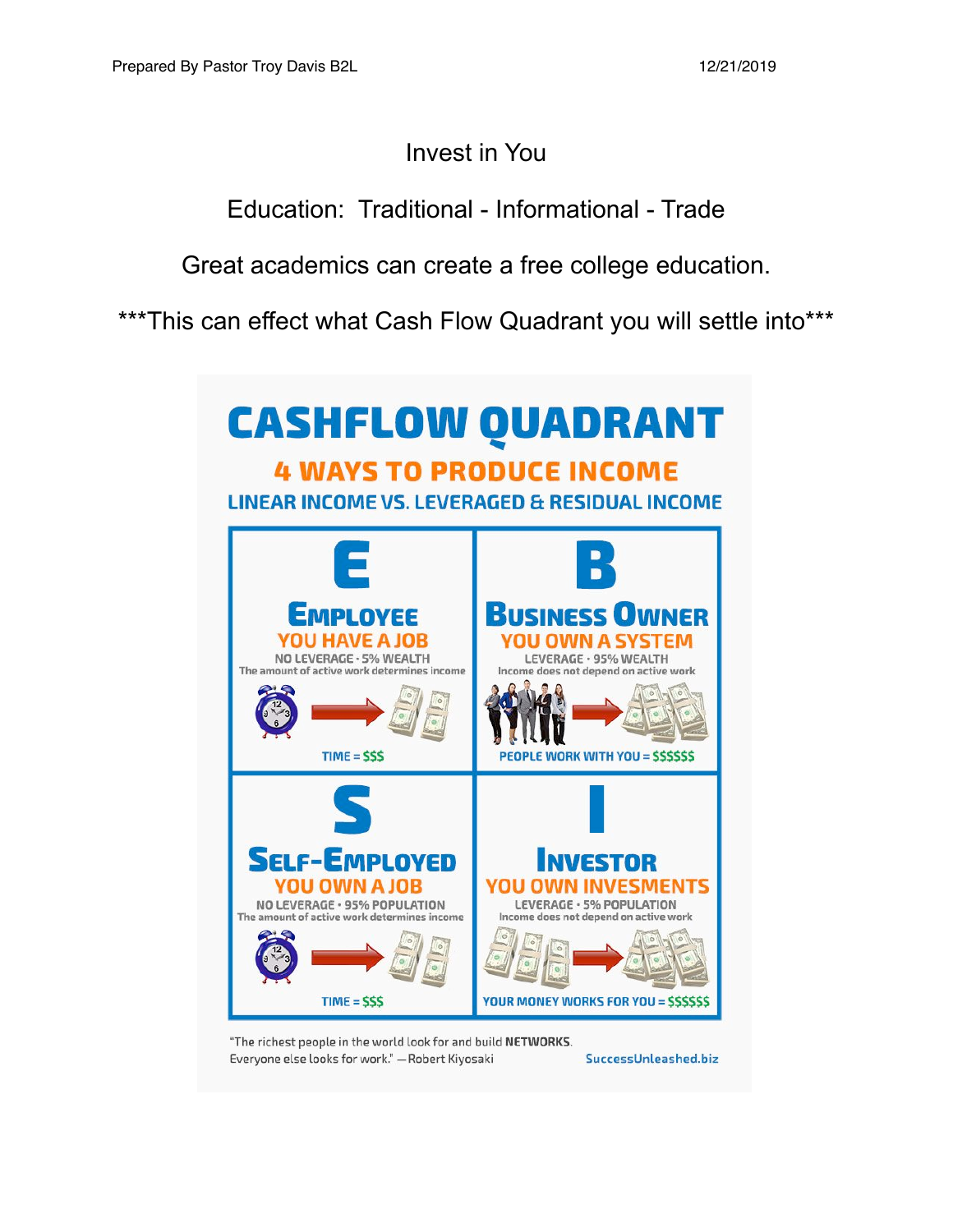### Invest:

## High Risk High Returns

### Moderate Risk Moderate Returns

Low Risk Low Returns

Top 6 Ways Invest

1. **401(k) or 403(b)** - Pretax contribution, Lowers your taxable income, able to borrow against your own money and pay it back.

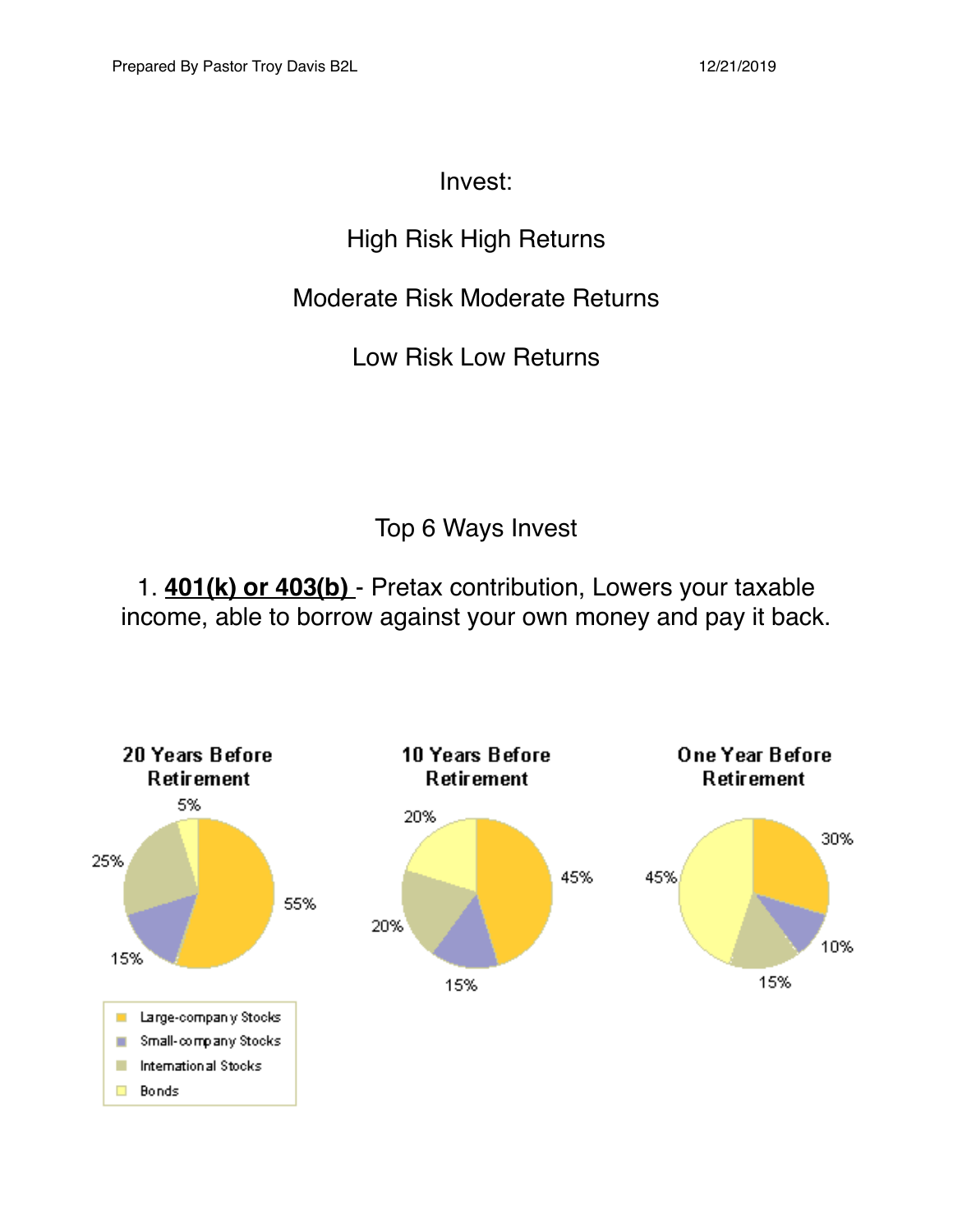Here is a quick look at the most common 401k investment options.

**Large-cap Stock Funds:** Large-cap stock funds generally have a median market capitalization of more than \$5 billion to \$10 billion. These stock funds are made up of large companies, like GE.

**Mid-cap Stock Funds:** Mid-cap stock funds normally have a median market capitalization of between \$2 billion and \$10 billion.

**Small-cap Stock Funds:** Small-cap stock funds typically have a median market capitalization of less than \$2 billion.

**International Stock Funds:** International stock funds invest in equity securities of issuers located outside of the United States.

**Global Stock Funds:** This type of mutual fund generally includes at least 25 percent foreign securities in its portfolio.

**Bond Funds:** Bonds are usually divided between longer maturity and shorter maturity. Short-term bonds are generally considered to be less risky than long-term bonds. A bond fund is always replacing bonds in its portfolio to maintain its average maturity objective. You may also have a foreign bond option.

**Stable Value Funds:** These funds can provide an attractive alternative to bond funds or money market funds in a 401k plan.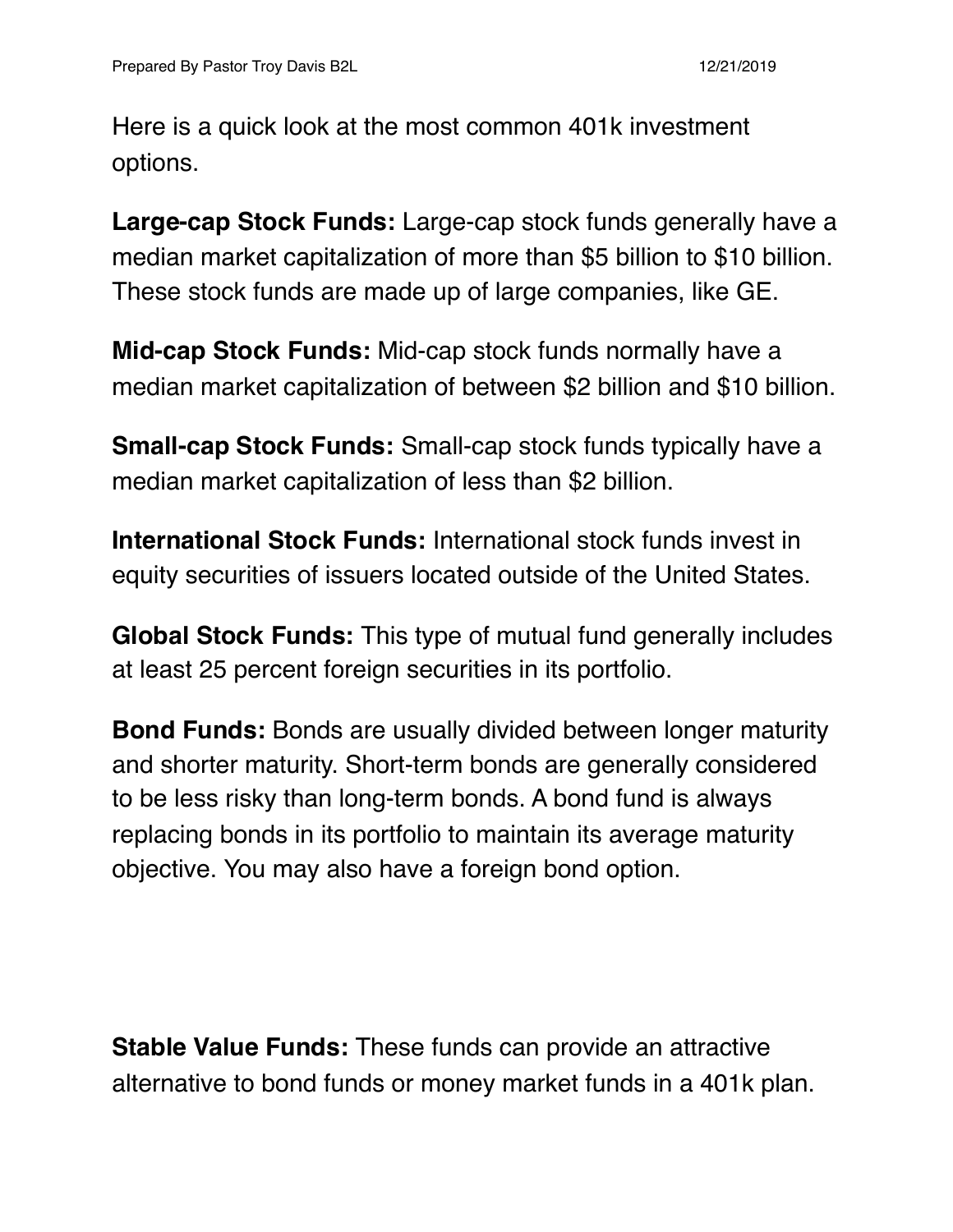These funds invest in stable value contracts with insurance companies or banks, and their market risk is generally less than that of a stock or bond fund.

**Money Market Funds:** Sometimes referred to as "cash," money market funds are like bank savings accounts in that the value of your original investment does not fluctuate. However, they are not guaranteed like a bank savings account would be, and the interest rate is generally lower than for stock and bond funds.

**Index Funds:** These funds are invested to replicate an existing market index such as the S&P 500, which is an index of 500 large U.S. company stocks.

**Company Stock Funds:** These funds allow you to invest in the company you work for. Company stock funds are not diversified investments, which makes them theoretically more volatile than a mutual fund.

**Emerging Market Funds:** These funds are made up of stock of companies located in developing nations.

**Life Cycle Funds:** A life cycle fund is a mutual fund geared toward investors in a certain age group or with a specific time horizon for investing.

### 2. **What is an IRA?**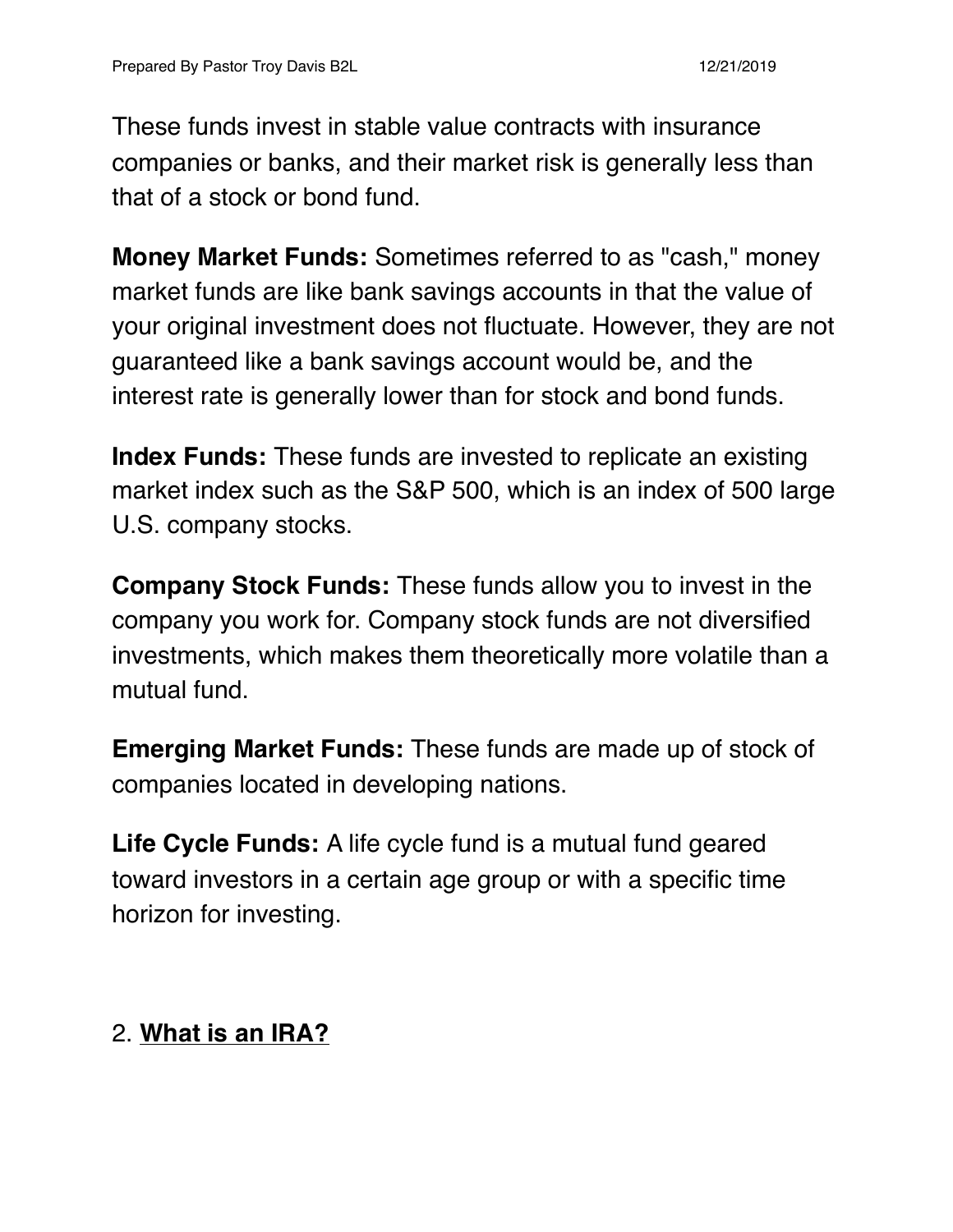- An Individual Retirement Account (IRA) is a type of taxadvantaged account that you can use to save for retirement, outside of a workplace plan.
- Investments like annuities, mutual funds, bonds and stocks might be available to you through an IRA.
- There are two main types of IRAs: Traditional [IRAs](https://www.tiaa.org/public/retire/financial-products/iras/traditional-ira) (contributions are often tax deductible and withdrawals are taxed upon distribution) and [Roth IRAs](https://www.tiaa.org/public/retire/financial-products/iras/roth-ira) (contributions are not tax deductible and withdrawals are tax free upon distribution).
- Both types of IRAs are used to save for retirement, the difference is how and when you get potential tax benefits

### 3. Stocks And Bonds

#### What is a stock?

The capital raised by a business or corporation through the issue and subscription of shares:

#### [What is a bond?](https://investor.vanguard.com/investing/investment/what-is-a-bond)

Bonds are issued by governments and corporations when they want to raise money. By buying a bond, you're giving the issuer a loan, and they agree to pay you back the face value of the loan on a specific date, and to pay you periodic interest payments along the way, usually twice a year.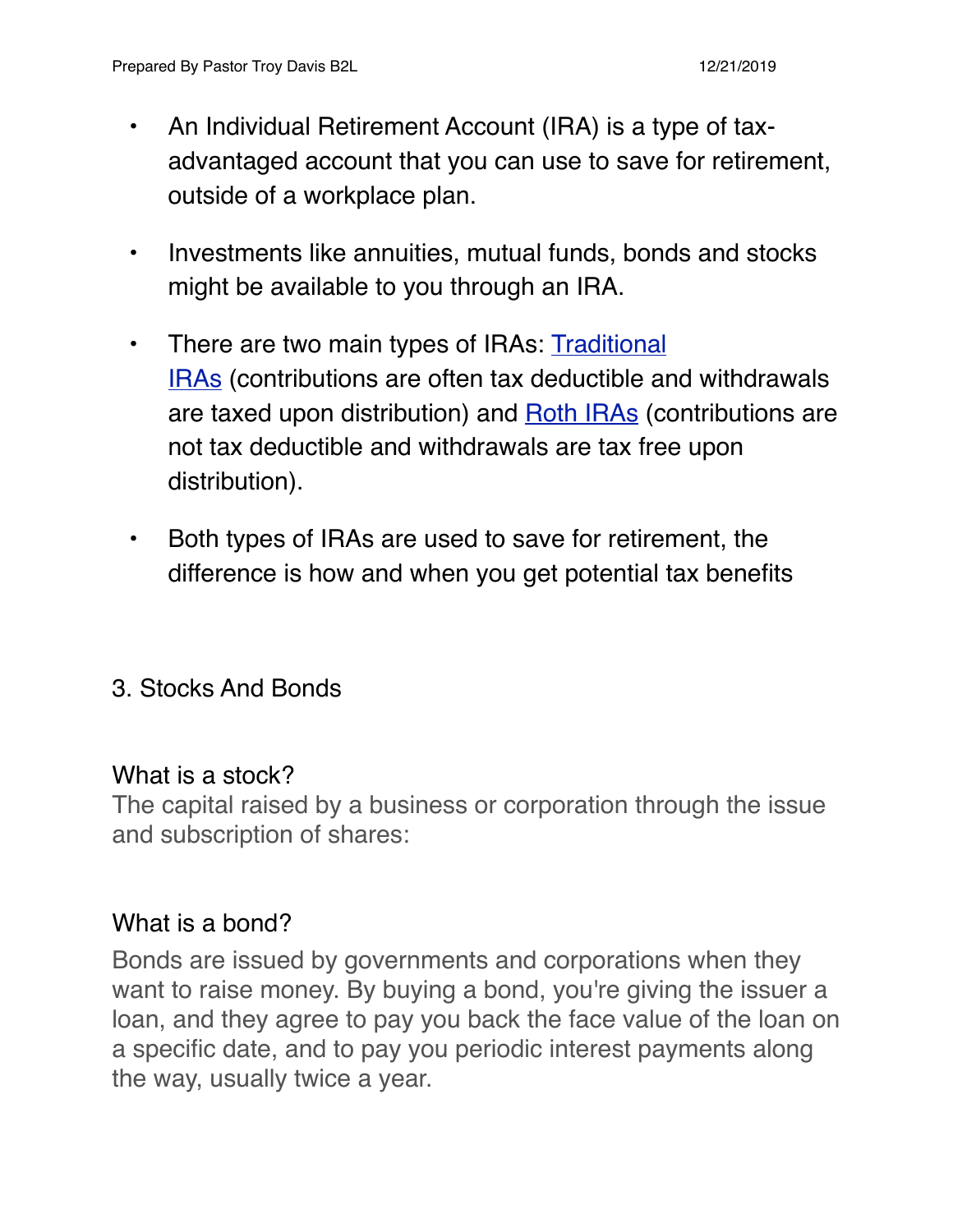### 4. Real Estate

Real estate is a tangible asset and a type of [real property.](https://www.investopedia.com/terms/r/real-property.asp) Real property examples include land, buildings and other improvements, plus the rights of use and enjoyment of that land and all its improvements. Renters and leaseholders may have rights to inhabit land or buildings that are considered a part of their estate, but these rights themselves are not, strictly speaking, considered real estate.

Real estate is real—that is, tangible—property made up of land as well as anything on it, including buildings, flora and fauna, and natural resources.

Real estate has three basic categories: residential, commercial and industrial.

When it comes to investing, residential real estate is less expensive and more feasible to individuals, while commercial real estate is more valuable and more stable. As an investment, real estate offers income and capital appreciation.

You can invest in real estate directly—buying land or property—or indirectly through buying shares in publicly traded real estate investment trusts (REITs) or mortgagebacked securities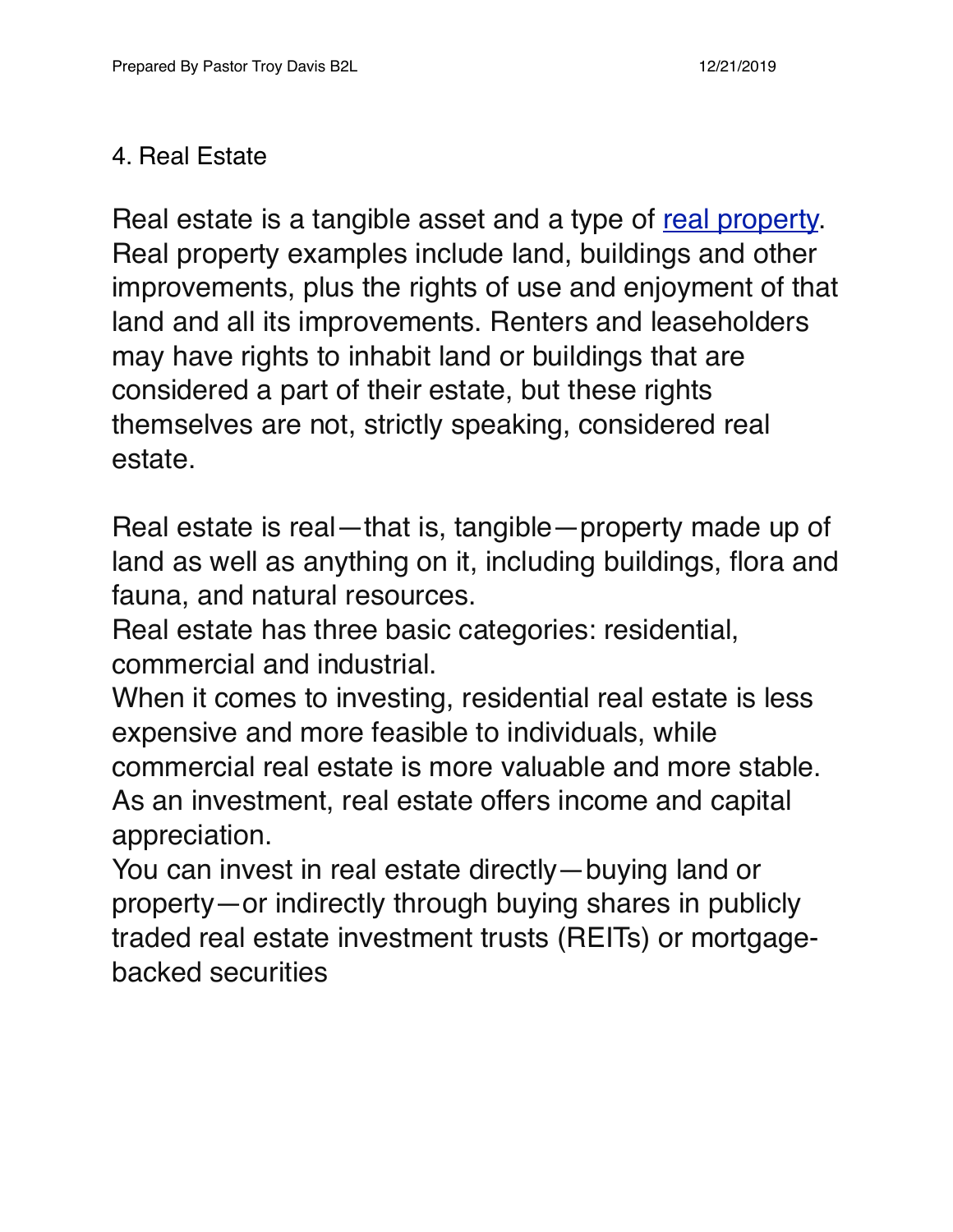## 5. Buy a Business

Bankers and investors generally feel more comfortable dealing with a business that already has a proven track record. In addition, buying a business may give you valuable legal rights, such as patents or copyrights, which can prove very profitable

Time control

Profits Control

Tax Benefits

#### Business Owner

Traditional Small Business - Lawyer, Doctor, Hair stylist, Plumber, Electrician, Information technology, Masonry, Child Care, Elderly Care, Billing Specialist, Restaurant Owner.

\*\*\*\*\*\*Real Estate Investor or Sales Person\*\*\*\*\*\*\*

\*\*\*\*\*\*\*\*Multi-level Marketer\*\*\*\*\*\*\*\*

## 6. Insurance

**1. Universal.** Universal life insurance is the most basic type of whole life insurance, in which some of the premium paid by the purchaser goes toward a death benefit (to be used in the event that the purchaser dies) and some of the premium goes toward savings or a very safe investment.